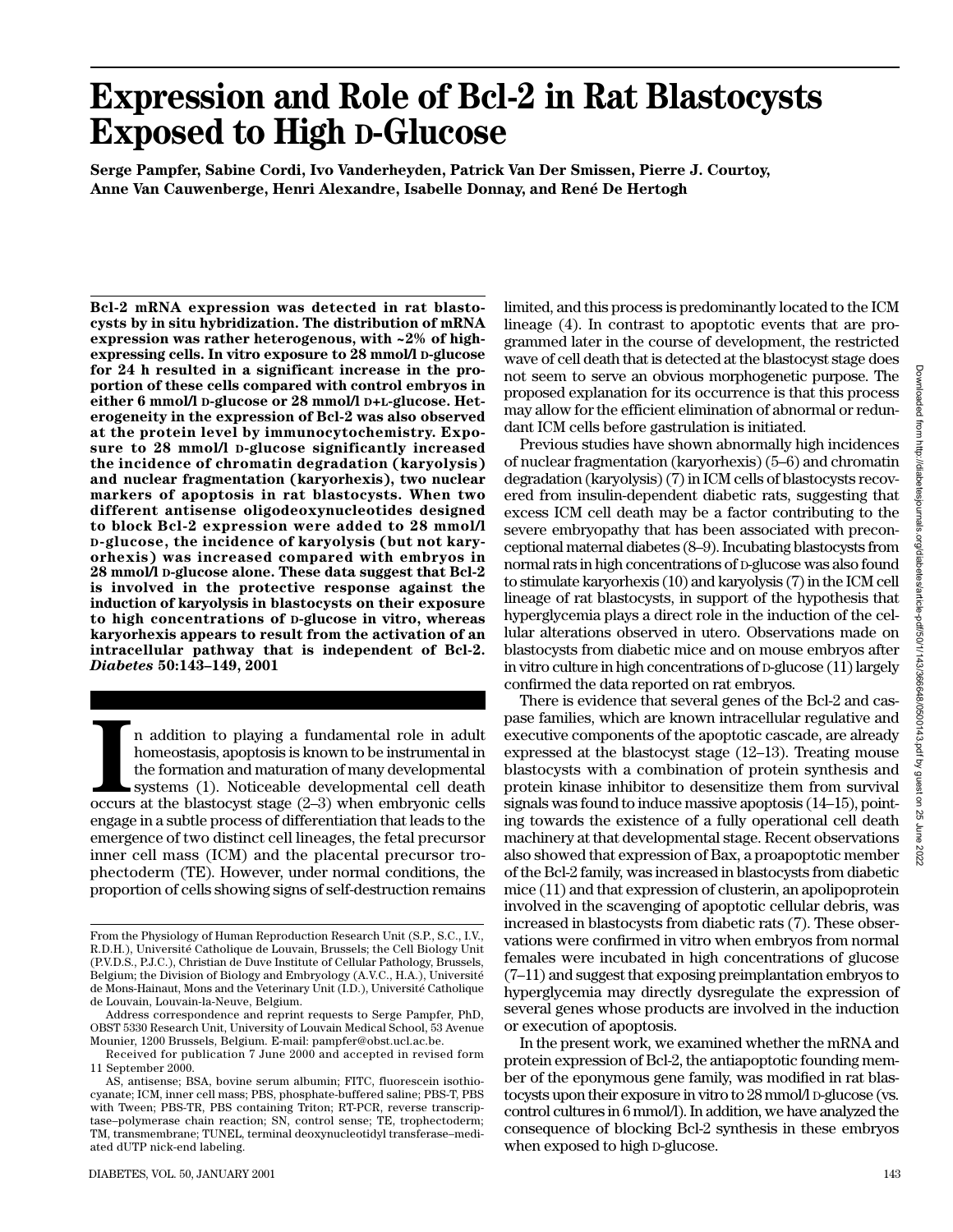

**FIG. 1. Position and sequence of the different Bcl-2 probes, primers, and antisense oligodeoxynucleotides.** *A***: Organization of the Bcl-2 gene with the position of the first nucleotide (NT#) in the starting ATG codon (common to Bcl-2**- **and Bcl-2) in the first exon numbered as position 1. Numbering in the second exon restarts at the first nucleotide of that exon. The location of the conserved putative intron in exon 1 is indicated. The alternative mRNA splicing site in exon 1 is indicated by (**-**) and defines the two possible Bcl-2 transcripts, which stop in either exon 2 (Bcl-2α) or exon 1 (Bcl-2β). The positions of the in situ hybridization probes ( labeled ISHG and ISHL) and those of** the amplification primers  $(\triangleright$  labeled PCR1, PCR2, PCR3, and PCR4) **are indicated relative to the Bcl-2 gene sequence.** *B***: Presentation of the different domains of the Bcl-2 protein with the first N-terminal amino acid (AA#) numbered as position 1. The seven functional domains identified in the Bcl-2 protein are BH4, phosphorylation loop (LOOP), BH3, BH1, pore-formation (PO), BH2, and transmembrane (TM). The site of the divergence between Bcl-2**- **and Bcl-2 (midway into the BH2 domain), which is secondary to the alternative splicing decision, is indicated by (**-**). The Bcl-2–specific C-terminus has no known function (). The positions of the antisense oligodeoxynucleotides ( labeled ASBH4-Ø, ASBH2-Ø, and ASTM-Ø) are indicated relative to the different domains of the Bcl-2 protein.** *C***: Nucleotide sequences of the in situ hybridization probes, amplification primers, and antisense oligodeoxynucleotides described in** *A* **and** *B***.**

#### **RESEARCH DESIGN AND METHODS**

**Embryo collection and culture.** Early blastocysts were recovered from the uterine horns of Wistar rats and examined immediately after collection or after culture for 24 h at 37°C in Ham's F-10 medium (Life Technologies) complemented with 1 mmol/l glutamine, 0.1% bovine serum albumin (BSA), 100 U/ml penicillin, and 100 µg/ml streptomycin. The incubation medium was supplemented with either 6 mmol/l D-glucose, 28 mmol/l D-glucose, or a combination of 6 mmol/l D-glucose and 22 mmol/l L-glucose. In some experiments, blastocysts were maintained for 24 h in 17 mmol/l D-glucose.

**In situ hybridization.** Blastocysts were fixed in 3% paraformaldehyde and 0.5% glutaraldehyde in phosphate-buffered saline (PBS), incubated in 10 µg/ml proteinase K in PBS containing 0.1% Triton X-100 (PBS-TR), and washed in 2 mg/ml of PBS-TR before refixation in 4% paraformaldehyde and 0.2% glutaraldehyde in PBS. The embryos were treated with 0.1% sodium borohydride, prehybridized, and then exposed to a combination of two 5'-end biotinylated oligodeoxynucleotides (custom synthesized by Life Technologies). These probes

were complementary to two distinct regions that were common to both rat Bcl- $2\alpha$  and Bcl-2 $\beta$  (Fig. 1). These two antisense oligodeoxynucleotides were code named ISHG and ISHL and were used at the final concentration of 0.5 µmol/l. Negative control reactions were performed with a combination of corresponding reverse complementary oligodeoxynucleotides (sense oligodeoxynucleotides, code named ISHF and ISHK). After posthybridization and washing in PBS with 0.5% Tween-20 (PBS-T0.5), the embryos were blocked in 0.3% hydrogen peroxide in PBS-T0.5, permeabilized in 0.1% Triton X-100 in 0.1% sodium citrate, and incubated with peroxidase-conjugated streptavidin. The embryos were counterstained with 25 µg/ml Hoechst 33258 in PBS-T0.5 and developed in diaminobenzidine and nickel chloride. For each blastocyst, the proportion of cells strongly positive for Bcl-2 mRNA was expressed as a percentage of its total cell number. **Immunocytochemistry.** Blastocysts were treated in acidic Tyrode solution, transferred onto concanavalin A–coated coverslips, and centrifuged at 180*g* for 10 min. The embryos were then fixed in 1.7% paraformaldehyde in PBS, permeabilized in 1% Triton X-100 in PBS, and incubated overnight at 4°C in 0.5 µg/ml rabbit anti-human Bcl-2 primary antibody (Santa Cruz Biotechnology) in PBS with 1% Tween-20 (PBS-T1) and 3% BSA. Negative control reactions consisted in either replacing the primary antibody with normal rabbit IgG or omitting the primary antibody from the procedure. The embryos were then treated with 5.5 µg/ml fluorescein isothiocyanate (FITC)–conjugated goat anti-rabbit IgG secondary antibody (Sigma Chemicals) in PBS-T1 for 60 min at 37°C, counter-stained in 1 µmol/l Topro-3 iodide ( Molecular Probes) in PBS-T1, and mounted before examination on a confocal laser scanning microscope. Some embryos were observed without prior treatment with antibodies to verify the absence of autofluorescence signal.

**Reverse transcription and polymerase chain reaction.** Total RNA was isolated from blastocysts after lysis in 4 mol/l guanidine thiocyanate with 0.5 mol/l 2-mercaptoethanol and then treated with 10 U DNase I per reaction for 30 min at 37°C in the presence of 40 U RNase inhibitor. After phenol-chloroformisoamylalcohol extraction, purified RNA was retrotranscribed with 120 pmoles poly(dT)15 primers and 50 U reverse transcriptase (Roche Molecular Biochemicals) per reaction for 45 min at 42°C. Fresh enzyme was added to the reaction before repeating the incubation. Total cDNA was then amplified with 25 pmoles rat Bcl-2–specific primers and 3.5 U Taq-Pwo DNA polymerases (Roche Molecular Biochemicals). Upstream primers code named PCR1 and PCR2 were complementary to sequences in Bcl-2 exon 1 that are common to Bcl-2 $\alpha$  and Bcl-2 $\beta$ , whereas downstream primer PCR3 was located in exon 2 and therefore specific for Bcl-2 $\alpha$  (Fig. 1). Primer PCR4 was located in the alternatively transcribed end of exon 1 and hence specific for Bcl-2 $\beta$ . Amplicons were visualized by horizontal gel electrophoresis. To verify their sequence, these amplicons were also directly inserted into pCR 2.1 T/A cloning vectors (InVitrogen) and analyzed on both strands using M13 reverse or M13 forward primers. Products of thermal cycle sequencing reactions were analyzed by vertical gel electrophoresis.

**Antisense oligodeoxynucleotides.** Antisense (AS) oligodeoxynucleotides were designed against different regions (domains BH4, BH2, and transmembrane [TM]) of the rat Bcl-2 $\alpha$  transcript and code named accordingly (Fig. 1). Phosphorothioate linkages were incorporated in the last three 3'-end internucleotide phosphodiester bridges (custom-synthesized by Biosource). Public sequence databases were searched repeatedly to confirm the specificity of these oligodeoxynucleotides against Bcl-2. Reverse complementary control sense (SN) oligos were synthesized for each AS oligo. Before studying the effect of the different anti–Bcl-2 antisense oligodeoxynucleotides on blastocysts exposed to high D-glucose, the action of these inhibitors was first tested in a cell-free assay. Synthetic RNA was generated by in vitro transcription of 0.7 µg of a plasmid containing the entire coding sequence of mouse  $Bcl-2\alpha$  (mBcl-2 $\alpha$ /pcDNAI is from C. Borner, University of Friboug, Switzerland) and translated using an optimized rabbit reticulocyte lysate (Novagen) supplemented or not with 5 U of RNase H in the presence of 40 µCi of  $({}^{35}S)$ -L-methionine. Sense and antisense oligodeoxynucleotides were added at the concentration of 15 µmol/l before the initiation of the transcription-translation reaction. Protein synthesis was then analyzed by sodium dodecyl sulfate–polyacrylamide gel electrophoresis and autoradiography. Preliminary embryotoxicity experiments were then performed on blastocysts. Embryos were cultured in increasing concentrations of AS or SN oligos (0–15 µmol/l) for 24 h and then incubated in a hypotonic solution of 0.9% sodium citrate, fixed in acetic acid and ethanol (3:1), and stained in 4% Giemsa before cell number counting. Irrespectively of the oligo tested, no embryotoxicity was detected for concentrations up to 15 µmol/l (data not shown). In a third set of preliminary experiments, blastocysts were incubated for 24 h in 15 µmol/l of sense or antisense oligodeoxynucleotides and then subjected to reverse transcriptase-polymerase chain reaction (RT-PCR) with different pairs of primers. PCR2 and PCR3 were used to amplify Bcl-2 mRNA whereas primer sets specifically designed to amplify either rat  $\beta$ -actin (code named ACT1 [5'-ATGGGTCAGAAGGACTCCTA-3'], ACT2 [5'-ACACAGAGTACTTGC GCTCA-3']) or rat glyceraldehyde 3-phosphate dehydrogenase (code named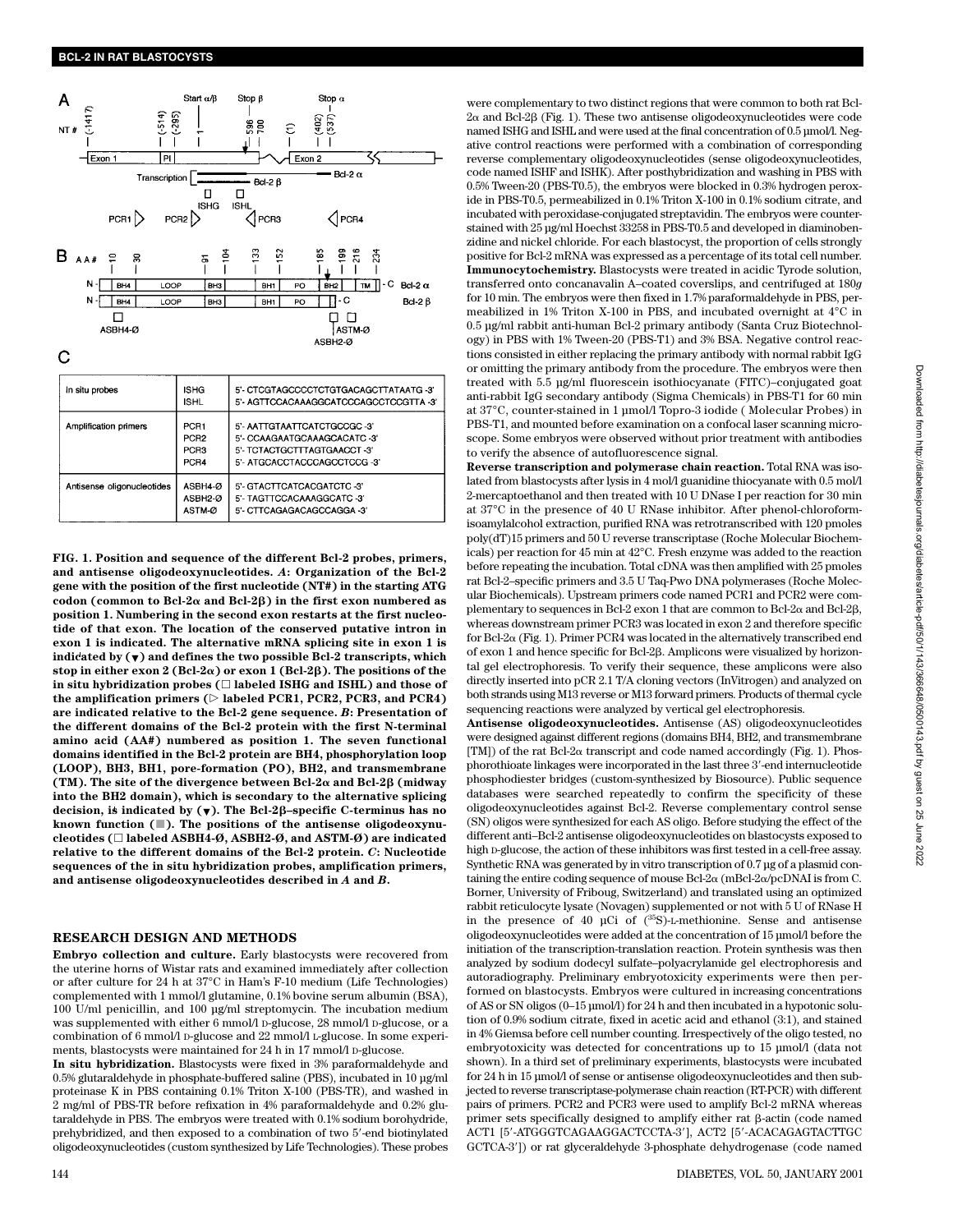

**FIG. 2. Bcl-2 mRNA expression in rat blastocysts.** *A***: In situ hybridization was performed on a freshly collected blastocyst using a biotinylated antisense probe mixture for Bcl-2. In the small portion of the blastocyst, featured here at high magnification, two strongly Bcl-2<sup>+</sup>** cells are identified  $(\rightarrow)$ . This embryo is representative of a total of **25 blastocysts that were analyzed for Bcl-2 mRNA expression by in situ hybridization immediately after recovery from the uterine horns.** *B***: In situ hybridization using a negative control sense probe mixture for Bcl-2. No specific ISH signal was detected above weak homogenous background. The scale bar represents 10 µm in** *A* **and** *B***.**

#### GPD1 [5'-CCATGGAGAAGGCTGGGG-3'], GDP2 [5'-CAAAGTTGTCATGGAT GACC-3']) were used in positive control reactions.

**Detection of karyolysis and karyorhexis.** Blastocysts were exposed to 0.4% pronase, fixed in 4% paraformaldehyde in PBS, blocked with 0.3% hydrogen peroxide in methanol, and permeabilized in  $0.1\%$  Triton X-100 in 0.1% sodium citrate. The embryos were then prestained with 25 µg/ml Hoechst 33258 in PBS with 0.5% Tween-20 (PBS-T0.5) and incubated in 50 U/ml of terminal transferase and 15 µmol/l fluorescein-conjugated dUTP (Roche Molecular Biochemicals) for 35 min at 37°C. The addition of terminal transferase was omitted in control negative reactions. After incubation in peroxidase-conjugated sheep antifluorescein antibody, terminal deoxynucleotidyl transferase–mediated dUTP nick-end labeling (TUNEL) staining was developed in diaminobenzamide and nickel chloride. For each blastocyst, the proportions of cells displaying signs of karyolysis (TUNEL-positive spherical nucleus) and karyorhexis (Hoechst-stained nuclear fragments) were expressed as percentages of the total cell number. **Statistical analysis.** Differences between control values and experimental values were compared by one-way analysis of variance coupled with post hoc Scheffe's F-test. The data were given as means ± SE. For each experiment blastocysts from at least 5 females were pooled and randomized before direct observation or assignement to different incubation groups.

#### **RESULTS**

**Bcl-2 mRNA and protein expression in control embryos.** Blastocysts were analyzed by in situ hybridization for the expression of Bcl-2 mRNA using a mixture of antisense ISHG and ISHL probes. In almost every blastocyst that was examined at the time of recovery, only 1–2% of the total number of cells per embryo were strongly positive (Fig. 2). The same proportion of cells with a high ISH signal was found in blastocysts that had been cultured for 24 h in 6 mmol/l D-glucose (see below). Cells with a high Bcl-2 mRNA content did not seem to be preferentially localized in the ICM or TE lineage. Complete absence of staining was found when blastocysts were

hybridized to corresponding control ISHF and ISHK sense probes (Fig. 2) or when probes were omitted altogether from the procedure (data not shown).

Blastocysts were examined by immunocytochemistry for the synthesis of Bcl-2. The cell-to-cell heterogeneity in Bcl-2 expression revealed by ISH staining was confirmed at the protein level. Moderate levels of Bcl-2 protein were detected in most of the cells and stronger immunostaining was found in a small proportion of them. This heterogenous pattern was found in freshly recovered embryos (data not shown) as well as in cultured blastocysts (Fig. 3). Cells with a high immunostaining signal could not be ascribed to a particular cell lineage. In both moderately and strongly positive cells, Bcl-2 protein expression was concentrated in the cytoplasmic compartment. No staining was observed in the blastocoelic cavity. Substitution of the primary antibody with nonimmune rabbit IgG or complete omission of this step from the procedure resulted in very low background staining. Omission of both primary and secondary antibodies indicated that autofluorescence was negligible (Fig. 3).

Total cDNA from blastocysts was amplified with different pairs of Bcl-2 primers. Use of PCR1 and PCR3 generated an amplicon of ~1590 bp in length (data not shown) in accordance with the possibility that a 220-bp putative intron, previously described in the Bcl- $2\alpha$  transcript from other species, is conserved in the rat. Amplification of blastocyst cDNA with PCR2 and PCR3 produced an 887-bp amplicon (Fig. 4) whose sequence was found identical to the corresponding region of the published rat Bcl-2 $\alpha$  cDNA. The combination of PCR2 with PCR4, a downstream primer specific for Bcl-2 $\beta$ , generated a 710-bp amplicon whose sequence was identified as corresponding to the second Bcl-2 isoform. Transcripts for both Bcl-2 $\alpha$  and Bcl-2 $\beta$  were detected in blastocysts analyzed at the time of collection as well as after culture for 24 h in either 6 mmol/l or 17 mmol/l D-glucose.

**Effect of high D-glucose on Bcl-2 expression.** Blastocysts incubated in either 6 mmol/l or 28 mmol/l D-glucose for 24 h were compared for their average number of cells per embryo and for the frequencies of cells showing signs of nuclear fragmentation and chromatin degradation. Exposure to high D-glucose resulted in a significant 14% decrease in the mean number of cells per embryo  $(P \le 0.01)$  and in a significant threefold increase in the incidence of both nuclear apoptotic markers  $(P \le 0.01)$  (Fig. 5). The proportion of cells displaying a mitotic figure remained low (<1%) in both culture groups (data not shown). Incubating the blastocysts in the hyperosmotic control culture medium had no influence compared with 6 mmol/l D-glucose (Fig. 5).

Exposure to high D-glucose for 24 h also induced an eightfold increase in the proportion of cells that were strongly positive for the transcription of the Bcl-2 gene when compared with either 6 mmol/l D-glucose or hyperosmotic control culture medium  $(P \leq 0.01)$  (Fig. 5). Close inspection of immunostained blastocysts revealed a similar increase in the proportion of cells that were strongly labeled for the Bcl-2 protein after exposure to high D-glucose for 24 h against 6 mmol/l D-glucose (data not shown).

**Effect of blocking Bcl-2 synthesis on the blastocyst response to high D-glucose.** Antisense oligodeoxynucleotide activity was verified in a cell-free protein synthesis assay using the complete coding sequence of mouse  $Bcl-2\alpha$  as a template. In the presence of RNase H, the addition of antisense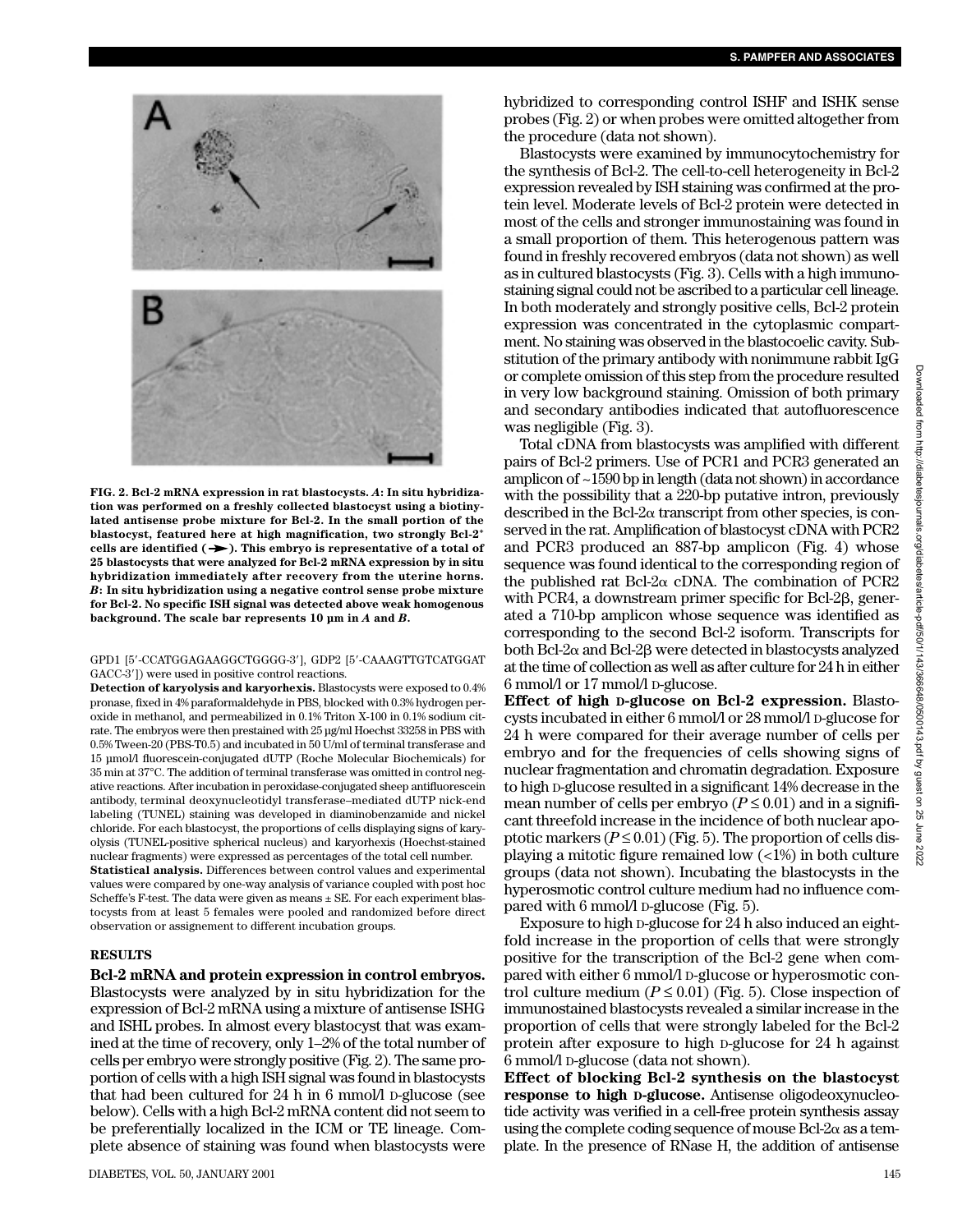

**FIG. 3: Bcl-2 protein expression in rat blastocysts.** *A***: Immunocytochemistry was performed on a blastocyst after culture for 24 h in 6 mmol/l D-glucose. A primary rabbit antibody against human Bcl-2 and a secondary goat antibody raised against rabbit IgG and coupled to FITC were** used. This confocal section shows one strongly  $Bel-2^+$  cell  $( \rightarrow )$  surrounded by less intensively stained cells. Nuclear exclusion of the fluo**rescent signal is observed in most of the cells. This embryo is representative of a total of 20 blastocysts that were analyzed for Bcl-2 protein expression by immunocytochemistry after culture.** *B***: Confocal section of a cultured blastocyst that was processed through the same immunocytochemical procedure except that nonimmune rabbit IgG was used instead of anti–Bcl-2 antibody (negative control).** *C***: Z-axis projection of** the complete series of sections recorded throughout the blastocyst shown in *A* with the strongly Bcl-2<sup>+</sup> cell still prominent  $($   $\rightarrow$   $)$ . *D*: Z-axis pro**jection of the complete series of sections acquired throughout the blastocyst shown in** *B***. Additional negative immunocytochemical reactions after the omission of the primary antibody (***E***, Z-axis projection) or omission of both primary and secondary antibodies (***F***, Z-axis projection) show the low fluorescence signals produced by nonspecific antibody binding and autofluorescence, respectively. The scale bar represents 20 µm in** *A* **and** *B* **and 45 µm in** *C***,** *D***,** *E***, and** *F***.**

oligodeoxynucleotides against the BH4 (ASBH4-Ø) or BH2 (ASBH2-Ø) domains of Bcl-2 completely abolished the synthesis of the expected 236 amino acid-long protein, whereas the addition of the corresponding sense oligodeoxynucleotides had no such effect (Fig. 6) (data not shown). The addition of antisense oligodeoxynucleotides against the TM domain of Bcl-2 (ASTM-Ø), in contrast to ASBH4-Ø and ASBH2-Ø, resulted in the reproducible formation of a shorter protein that may correspond to a TM-truncated 209–amino acid version of the protein. The addition of the corresponding sense oligodeoxynucleotide had no effect on the synthesis of the Bcl-2 protein (data not shown). Control reactions with RNase H alone showed that the enzyme had no inhibitory activity on the transcription-translation of the Bcl-2 cDNA template in the absence of antisense oligonucleotides (Fig. 6). In a second series of experiments, rat blastocysts were incubated in the presence or absence of the different antisense oligodeoxynucleotides and then subjected to RT-PCR with the Bcl-2–specific primer pair PCR2 and PCR3. Amplification for Bcl-2 was found to be specifically inhibited by the addition of antisense oligodeoxynucleotides ASBH4-Ø, ASBH2-Ø, or ASTM-Ø, whereas control amplification for either  $\beta$ -actin or glyceraldehyde-3-phosphate dehydrogenase (GAPDH) could proceed normally (Fig. 6). None of the control sense oligodeoxynucleotides was found to prevent amplification of Bcl-2 mRNA extracted from treated blastocysts (Fig. 6) (data not shown).

The deleterious impact of 28 mmol/l D-glucose on blastocyst development was found to be significantly enhanced when the embryos were cotreated with high D-glucose and antisense oligodeoxynucleotides ASBH4-Ø or ASBH2-Ø. Cell deficiency was 23% after the combination of high D-glucose with either one of these two antisense oligodeoxynucleotides  $(P \le 0.05 \text{ vs. high p-glucose alone})$  (Fig. 7). This combination also induced a significantly higher increase in the frequency of cells displaying signs of chromatin degradation ( $P \leq 0.01$ ) vs. high D-glucose alone). In contrast, neither ASBH4-Ø nor ASBH2-Ø antisense oligodeoxynucleotides were found to enhance the occurrence of high D-glucose–induced nuclear fragmentation. In control experiments, none of the sense oligodeoxynucleotides had any detectable effect on the different responses of the blastocysts to high D-glucose (Fig. 7).

In contrast to the sensitizing effect of ASBH4-Ø and ASBH2-Ø, antisense oligodeoxynucleotides directed against the TM domain of Bcl-2 improved the resistance of blastocysts to the impact of high D-glucose. Compared with blastocysts incubated in high D-glucose alone, embryos cotreated with high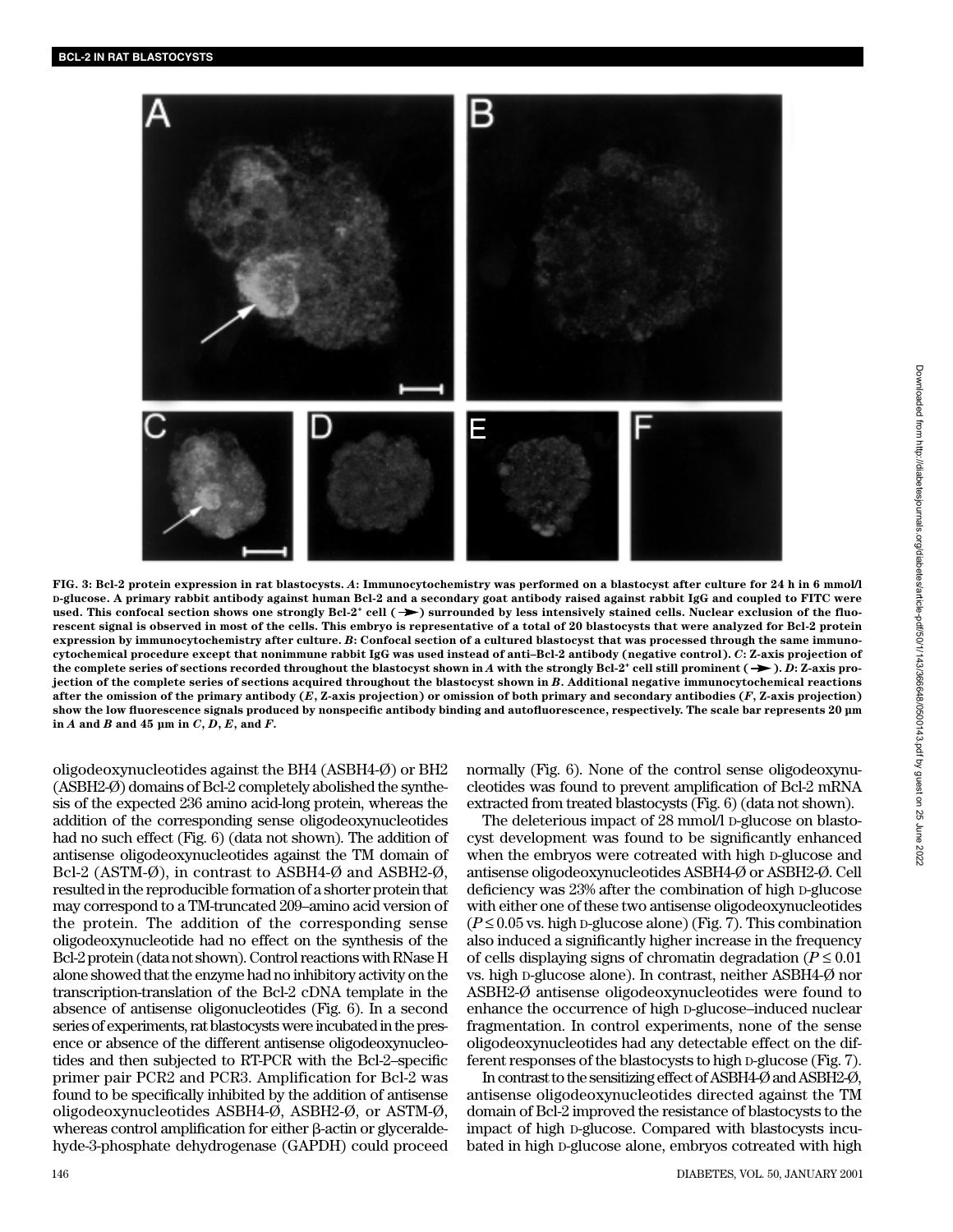

**FIG. 4. Bcl-2**- **and Bcl-2 mRNA in rat blastocysts. Total mRNA was extracted from rat blastocysts, reverse transcribed, and then subjected to amplification using primers designed to selectively amplify the transcripts encoding either Bcl-2α (top panel) or Bcl-2β (middle panel). Bcl-2 mRNA expression was analyzed in blastocysts at the time of collection (BL) and after incubation for 24 h in either 6 mmol/l D-glucose [BL (6D)] or 17 mmol/l D-glucose [BL (17D)]. Positive amplification reactions were run using cDNA from rat thymus (TM), whereas negative reactions were carried out without cDNA input (cDNA-Ø). The cDNA preparations were also analyzed for -actin (bottom panel). Reaction products were visualized by gel electrophoresis alongside DNA size markers (MK, left margin) and revelation by ethidium bromide staining. Expected amplicon sizes are indicated in the right margin in bps.**

D-glucose and ASTM-Ø antisense oligodeoxynucleotides had a significantly lower cell deficit  $(P \le 0.01)$  and incidence of chromatin degradation  $(P \le 0.01)$  (Fig. 7). However, ASTM- $\varnothing$  antisense oligodeoxynucleotides did not influence the induction of nuclear fragmentation in blastocysts by high D-glucose.

# **DISCUSSION**

Although Bcl-2 protein synthesis has been detected in preimplantation embryos (9,13) and in derivatives of the three fetal germ layers during early organogenesis (16) in the mouse, Bcl-2–null embryos are able to develop normally throughout the first half-period of gestation (17). However, recent reports on mouse blastocysts indicate that Bcl-2 mRNA may be differentially expressed in the ICM and TE cell lineages (12) and that Bcl-2 protein expression is decreased in fragmented embryos (13), two observations that indirectly support the possibility that Bcl-2 is important during early embryogenesis. In the present study, we show that Bcl-2 is expressed at both mRNA and protein levels in rat blastocysts with no apparent difference between ICM and TE cells. In both cell lineages, a small proportion of cells were found to contain high concentrations of Bcl-2 transcripts and proteins. Heterogeneous distribution of two other Bcl-2–related effectors, Bax and Bcl-X, has previously been described in human blastocysts (18) and interpreted as reflecting the consequence of a cell-specific pattern of gene transcription activity that may be initiated after fertilization (4). A broad range of Bcl-2 expression levels has also been described in human cytotrophoblasts (19), raising the possibility that their sensitivity to cell-death induction may be predetermined based on a Bcl-2–dependent mechanism.

Rat blastocysts reacted to high D-glucose with an increase in the frequencies of two nuclear markers of apoptosis, chromatin degradation (karyolysis) and nuclear fragmentation (karyorhexis), as well as with an increase in the proportion of cells that were strongly labeled for Bcl-2 mRNA and protein



**FIG. 5. Effect of high D-glucose on rat blastocysts.** *A***: Blastocysts were incubated for 24 h in either 6 mmol/l D-glucose (6 mmol/l D-G), 28 mmol/l D-glucose (28 mmol/l D-G), or a combination of 6 mmol/l D-glucose and 22 mmol/l L-glucose (28 mmol/l D+L-G) and then counted for their average number of cells per embryo. Between 30 and 40 embryos were analyzed per culture condition.** *B***: The same blastocysts as in** *A* **were also examined for the percentages of cells featuring either one of two nuclear apoptotic events, chromatin degradation (, karyolysis) or nuclear fragmentation (, karyorhexis). The dual nuclear staining technique used to simultaneously reveal the presence of nuclei engaged in either karyolysis or karyorhexis in these embryos is described in the text.** *C***: Blastocysts were incubated as in** *A* **and analyzed by in situ hybridization for the percentage of cells strongly positive for Bcl-2 mRNA expression. Between 30 and 35 embryos were examined per culture condition. \*\*Statistically significant difference from control values in 6 mmol/l D-G at**  $P \le 0.01$ **.**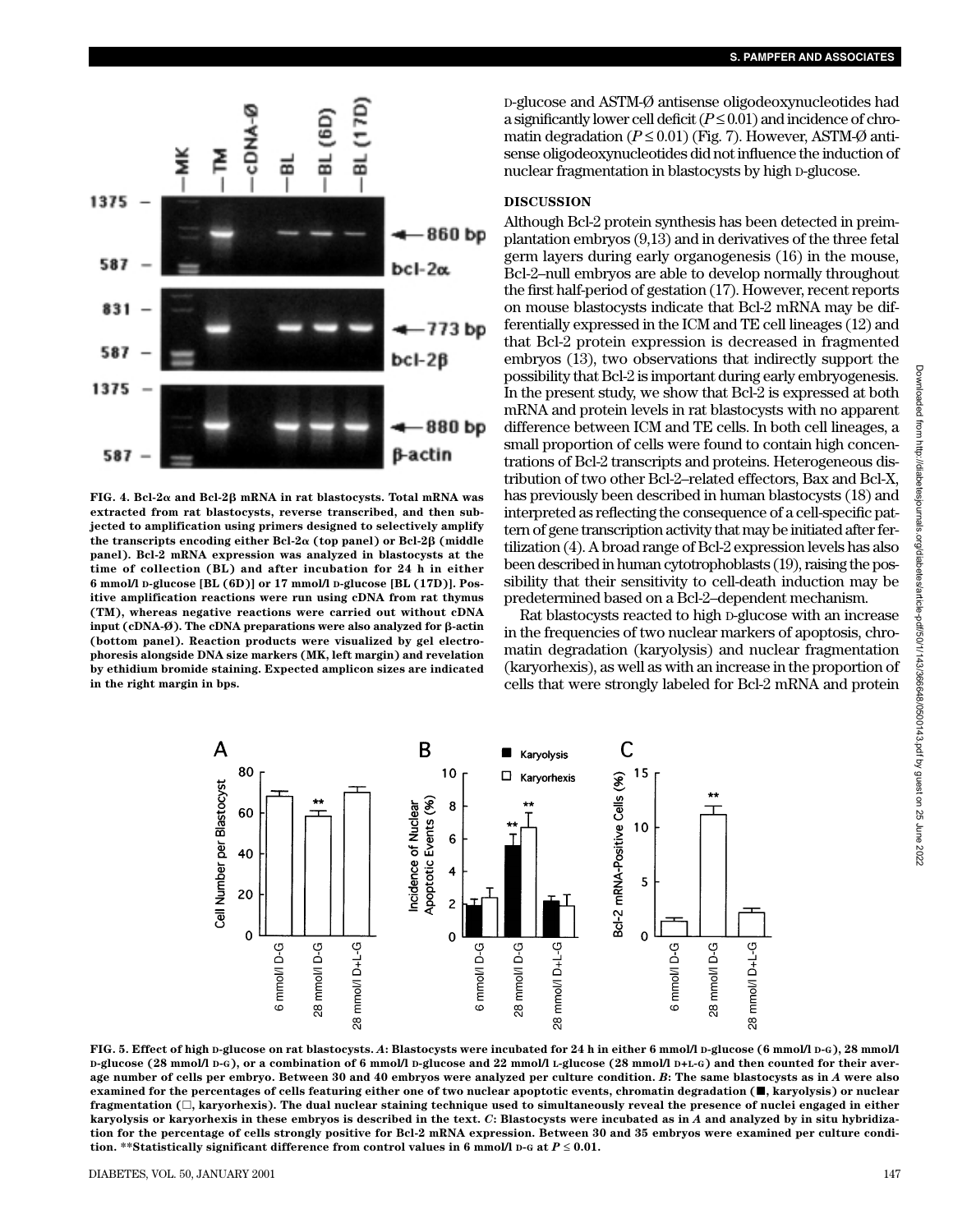

**FIG. 6. Influence of antisense oligodeoxynucleotides on Bcl-2 expression.** *A***: An acellular transcription-translation assay was performed** using a cDNA encoding the complete sequence of mouse Bcl-2α as tem**plate. Reactions were performed under control conditions (CONTROL), in the presence of ribonuclease-H alone (RNase-H) or in the presence of ribonuclease-H and either one of three different antisense oligodeoxynucleotides directed against the corresponding BH4, BH2, and TM domains of the Bcl-2 protein (ASBH4-Ø, ASBH2-Ø, and ASTM-Ø, respectively). In this experiment, a control negative reaction was carried out in parallel using sense oligodeoxynucleotide SNBH4-Ø combined with ribonuclease-H. Control negative reactions with the sense oligodeoxynucleotides SNBH2-Ø and SNTM-Ø were performed in other series of experiments (data not shown). Reaction products were visualized by Western blot analysis using a rabbit primary anti-mouse Bcl-2 antibody alongside protein size markers (left margin, kDa).** Complete Bcl-2 protein size is 236 a.a. (right margin,  $\rightarrow$  ) and truncated Bcl-2 protein size is 209 a.a.  $(\rightarrow)$ . *B*: Total cDNA was pre**pared from rat thymus (THYMUS) and from rat blastocysts after incubation for 24 h in either control culture medium (CONTROL) or in the presence of either one of the three antisense oligodeoxynucleotides ASBH4-Ø, ASBH2-Ø, and ASTM-Ø. Control negative tests were carried out in parallel with sense oligodeoxynucleotides SNBH2-Ø and SNTM-Ø. The absence of influence of sense oligodeoxynucleotide SNBH4-Ø was verified in other series of experiments (data not**  $shown$ ). The cDNAs were amplified with primers specific for Bcl-2 $\alpha$ , **-actin, or GAPDH (right margin) and the reaction products were analyzed by gel electrophoresis alongside DNA size markers (left margin, in bp). A control negative amplification was performed in parallel without RNA input during the reverse-transcription step (RNA-Ø). In the course of the experiments summarized above, each antisense or sense oligodeoxynucleotide was tested at least twice with identical results (effect or lack thereof) in the acellular assay as well as in blastocysts.**

expression. Transient increases in mRNA and protein Bcl-2 expression levels have been observed in reaction to the induction of apoptosis in several cell systems, such as in pancreatic  $\beta$ -cell lines on serum withdrawal (20), supporting the concept that elevation in the production of antiapoptotic effectors may be integral to the survival of certain cells. Interestingly, mouse blastocysts have previously been found to react to an exposure to high D-glucose with an increase in pro-apoptotic Bax expression (11). However, in contrast to Bcl-2, enhanced Bax expression was evenly distributed across the embryos, suggesting that antagonizing Bcl-2 and Bax effectors may be differentially up-regulated by high D-glucose in embryonic cells.

Previous studies have shown that Bcl-2 can occur in two alternatively spliced isoforms that differ at their C-termini (21). Compared with shorter Bcl-2 $\beta$ , Bcl-2 $\alpha$  contains a BH2 domain that is crucial for dimerization with other Bcl-2–like proteins and a transmembrane domain that anchors  $Bcl-2\alpha$  to intracellular membranes. In the present study, RT-PCR analysis revealed that both Bcl-2 $\alpha$  and Bcl-2 $\beta$  isoforms were coexpressed in rat blastocysts. Preliminary data were obtained that suggested a preferential upregulation of  $Bcl-2\alpha$  mRNA in blastocysts exposed to high D-glucose (data not shown), but more experiments will be required to confirm that observation.

To better delineate the relevance of Bcl-2 in the embryonic response to high D-glucose, rat blastocysts were pretreated with antisense oligodeoxynucleotides directed against different sequences of the Bcl-2 mRNA, which correspond to distinct functional domains in the Bcl-2 $\alpha$  protein. The first



**FIG. 7. Effect of antisense oligodeoxynucleotides on cell proliferation and apoptosis in rat blastocysts.** *A***: Blastocysts were incubated for 24 h in either 6 mmol/l D-glucose (6 mmol/l D-G), 28 mmol/l D-glucose (28 mmol/l D-G) or 28 mmol/l D-glucose combined with either one of the antisense or sense oligodeoxynucleotides pretested in Fig. 6. At the end of the incubation period, the blastocysts were counted for their average number of cells per embryo. Between 25 and 40 embryos were analyzed per culture condition.** *B***: The same blastocysts as in** *A* **were also examined for the percentages of cells featuring either one of two nuclear apoptotic events, chromatin degradation (, karyolysis) and nuclear fragmentation (, karyorhexis). The dual nuclear-staining technique used to simultaneously reveal the presence of nuclei in either karyolysis or karyorhexis in these embryos is described in the text. \****P* ≤ **0.05, \*\****P* ≤ **0.01, statistically significant difference from average values in 28 mmol/l D-G alone.**